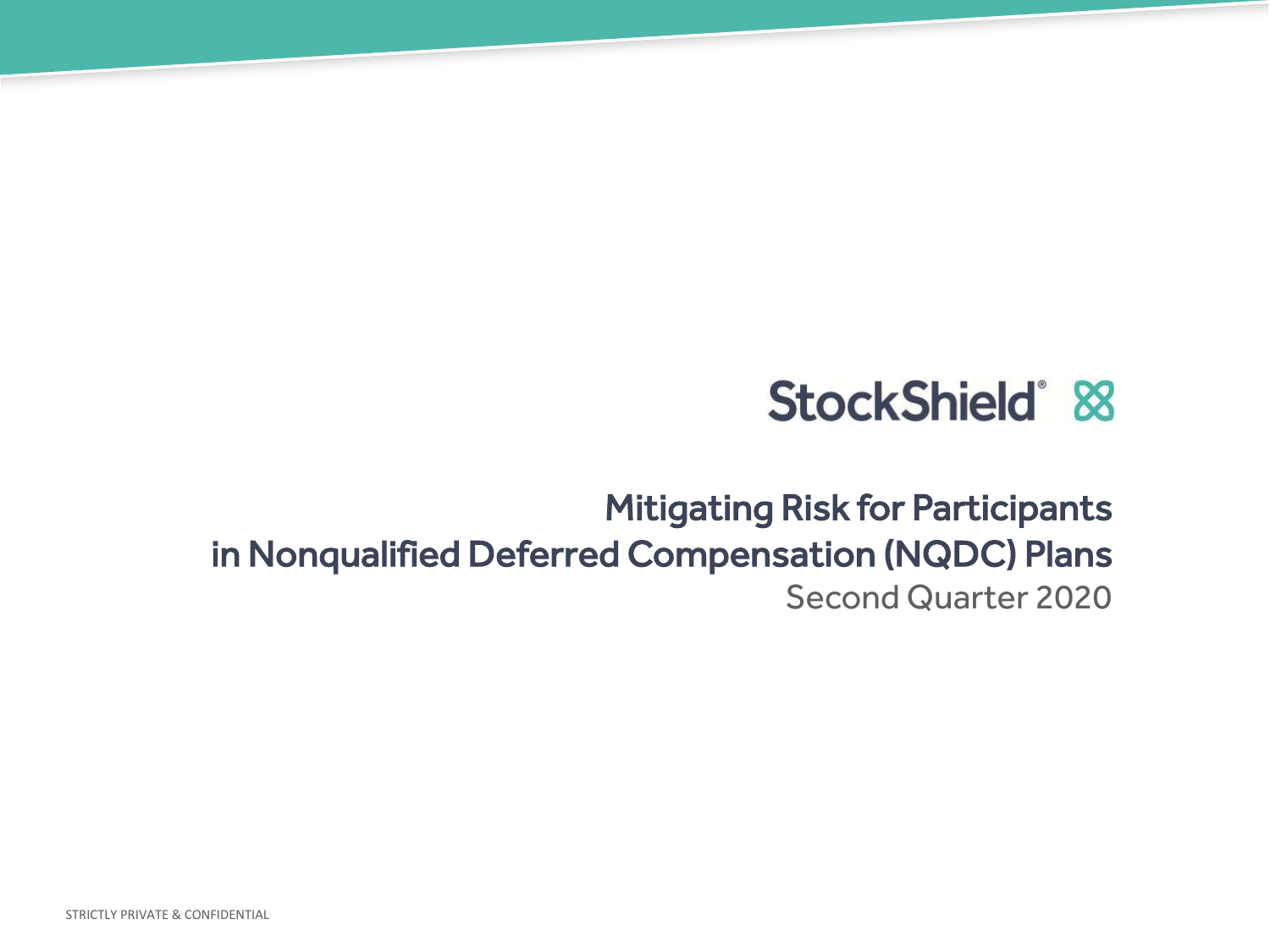### Substantial Wealth in Deferred Compensation Plans



#### **Total NQDC Assets, Plans and Participants**



Source: Plan Sponsor

### StockShield &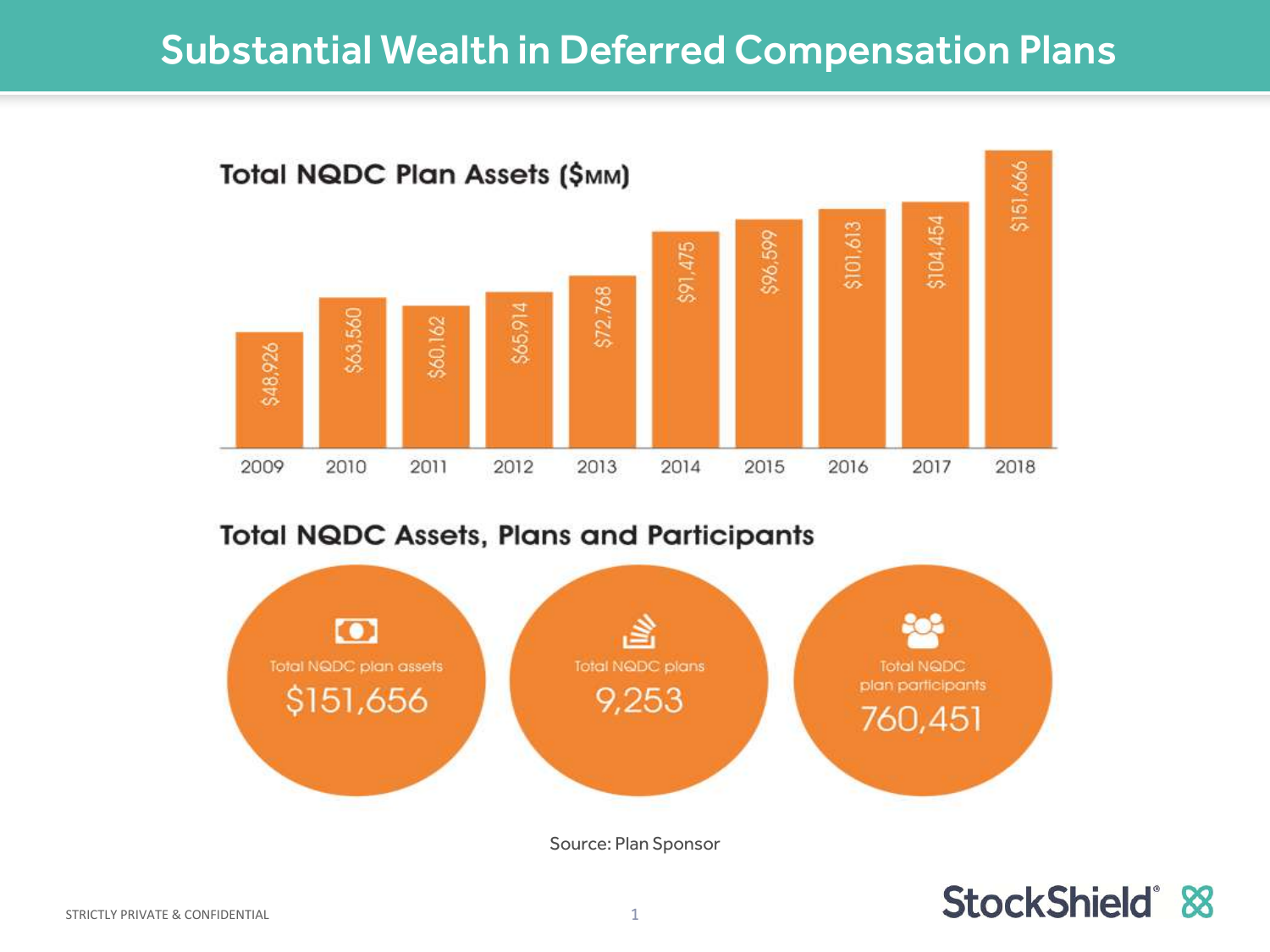### Biggest Risk: Corporate Bankruptcy

Participants' Rights Unsecured. The right of a Participant, or any Spouse or Beneficiary, to receive a distribution under this Plan shall be an unsecured claim against the general assets of the Corporation. Neither the Participant nor his or her beneficiaries shall have any right to enter against any specific assets of the Corporation. The Participants shall have the status of general unsecured creditors to the Corporation. This Plan constitutes a mere promise by the Corporation to make benefit payments in the future.



### StockShield® 88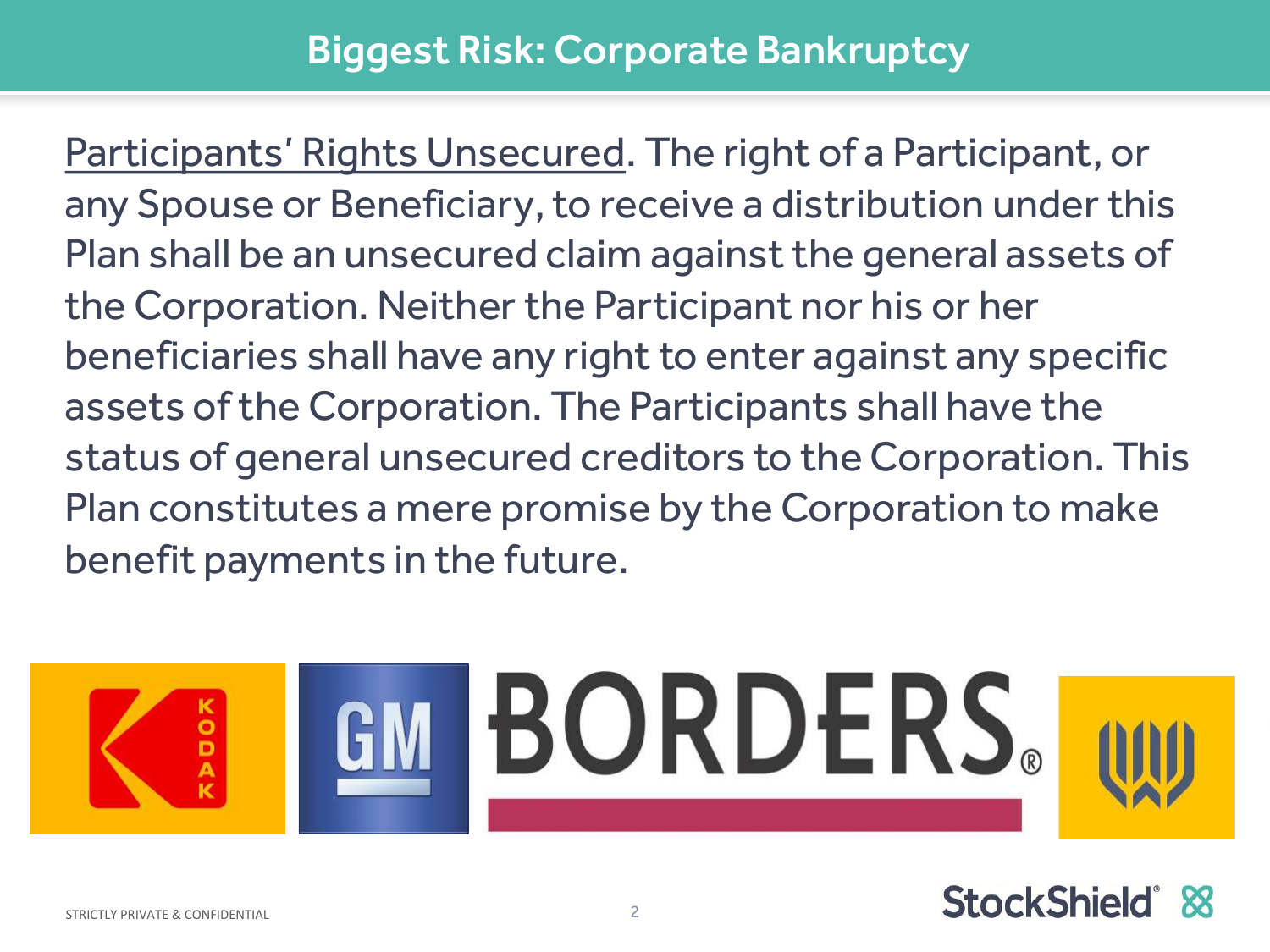## NON-QUALIFIED DEFERRED COMPENSATION - 2018

This table provides information for 2018 for each NEO regarding such individual's accounts in non-qualified defined contribution plans and other deferred compensation plans as of December 31, 2018.

| <b>Name</b>     | <b>PLAN</b>                   | <b>Executive</b><br><b>Contributions</b><br>in Last FY<br>$($ \$) $(1)$ | <b>Registrant</b><br><b>Contributions</b><br>in Last FY<br>$($ \$) <sup>(2)</sup> | <b>Aggregate</b><br><b>Earnings in</b><br><b>Last FY</b><br>$($ \$) <sup>(3)</sup> | <b>Aggregate</b><br>Withdrawals/<br><b>Distribution</b><br>$($ \$ | <b>Aggregate</b><br><b>Balance at</b><br><b>Last FYE</b><br>$($ \$) <sup>(4)</sup> |
|-----------------|-------------------------------|-------------------------------------------------------------------------|-----------------------------------------------------------------------------------|------------------------------------------------------------------------------------|-------------------------------------------------------------------|------------------------------------------------------------------------------------|
| G. J. Williams  | <b>SRSP</b>                   | 0                                                                       | 36,188                                                                            | $-88,326$                                                                          | 0                                                                 | 283,899                                                                            |
| J. Soto, Jr.    | <b>SRSP</b>                   | 398,535                                                                 | 10,745                                                                            | $-57,329$                                                                          | $\overline{0}$                                                    | 778,397                                                                            |
| S. Malnight     | <b>SRSP</b>                   | 0                                                                       | 8,354                                                                             | $-1,864$                                                                           | 0                                                                 | 33,163                                                                             |
| P. Hogan        | <b>SRSP</b><br><b>DC-ESRP</b> | 133,735                                                                 | 11,475<br>45,177                                                                  | 22,396<br>7,198                                                                    | 0<br>$\circ$                                                      | 848,902<br>202,931                                                                 |
| J. P. Wells     | <b>SRSP</b>                   | 0                                                                       | 18,900                                                                            | $-8,951$                                                                           | 0                                                                 | 127,524                                                                            |
| D. S. Thomason  | <b>SRSP</b><br><b>DC-ESRP</b> | 79,167                                                                  | 9,713<br>30,402                                                                   | $-19,070$<br>$-5,788$                                                              | 0<br>$\circ$                                                      | 242,099<br>67,916                                                                  |
| J. R. Simon     | <b>SRSP</b>                   | 111,626                                                                 | 14,931                                                                            | 50,124                                                                             | $\mathbf{0}$                                                      | 1,711,641                                                                          |
| N. Stavropoulos | <b>SRSP</b>                   |                                                                         | 15,600                                                                            | $-42,539$                                                                          | $\overline{O}$                                                    | 417,046                                                                            |

### StockShield &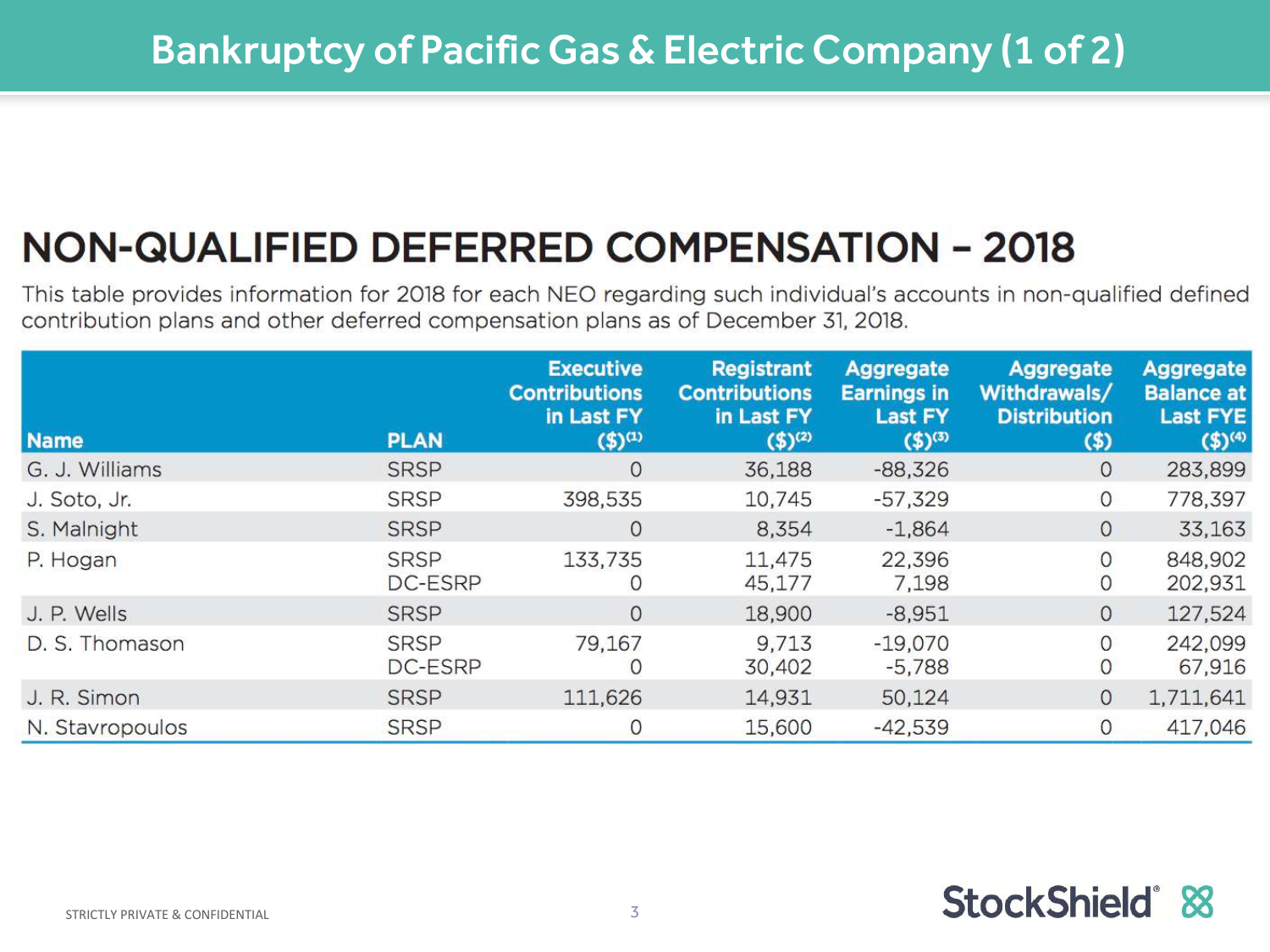"The Debtors also maintain Supplemental Retirement Savings Plans ("SRSP") for the benefit of officers and other key Employees. The SRSPs are unfunded deferred compensation plans….The SRSP has approximately 300 active Employee participants (the "Active Participants"), and approximately 90 inactive participants, comprised largely of Retirees or those who have been terminated without cause (the "Inactive Participants")….The balances in the SRSP as to Active Participants aggregate approximately \$29,000,000, of which 85% represents funds contributed directly by the Active Participants." – PG&E Bankruptcy Filing, January 29, 2019

"The rating action incorporates Moody's expectation that full recovery for unsecured creditors is uncertain because this class of creditors is at risk given that the unsecured debt will, in all likelihood, be in the same credit class as pre-petition wildfire claims. Recovery levels for all classes of security will be determined by a number of factors, including but not limited to, the outcome of SB 901's customer harm threshold as calculated by the financial 'stress test', the bankruptcy court's treatment of pre-petition wildfire claims, the likelihood of legislative changes that mitigate wildfire liabilities under inverse condemnation or additional rate increases as part of a plan of reorganization." – Moody's Rating Action, January 29, 2019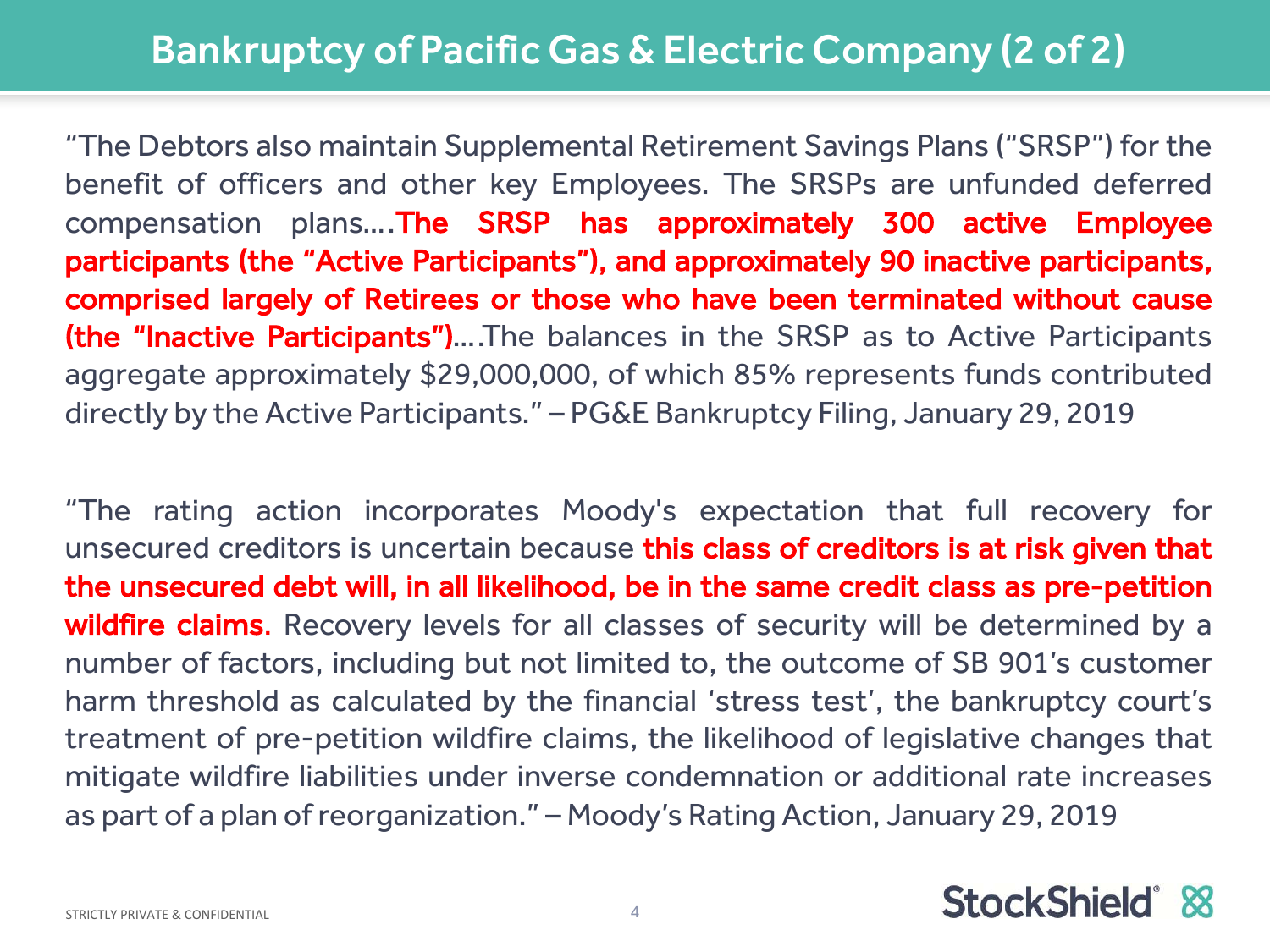- Arch Coal ("little or no recovery")
- Chrysler (400 executives left with nothing)
- Eastman Kodak (4-5% recovery paid in stock in new company)
- General Motors (two-thirds "haircut" reduction)
- Nortel Networks (\$31 million settlement = 97% recovery)
- Washington Mutual (\$69 million of NQDC paid to creditors)



I have deferred income in previous vears into the Deferred Compensation Plan. What will happen to these funds? Will the program continue post the Chapter 11 filing?

- Deferred Compensation Plan participants are not protected in the event of a Chapter 11  $\bullet$ filing. Any funds contributed to the Plan prior to the Chapter 11 filing are unsecured, and the amount of recovery, if any, will be determined in connection with the company's approved Plan of Reorganization at the time of emergence from Chapter 11.
- We expect little or no recovery of funds contributed to the Deferred Compensation Plan prior to  $\bullet$ the Chapter 11 filing. The company match to participant accounts is expected to receive the same treatment in the Chapter 11 case.

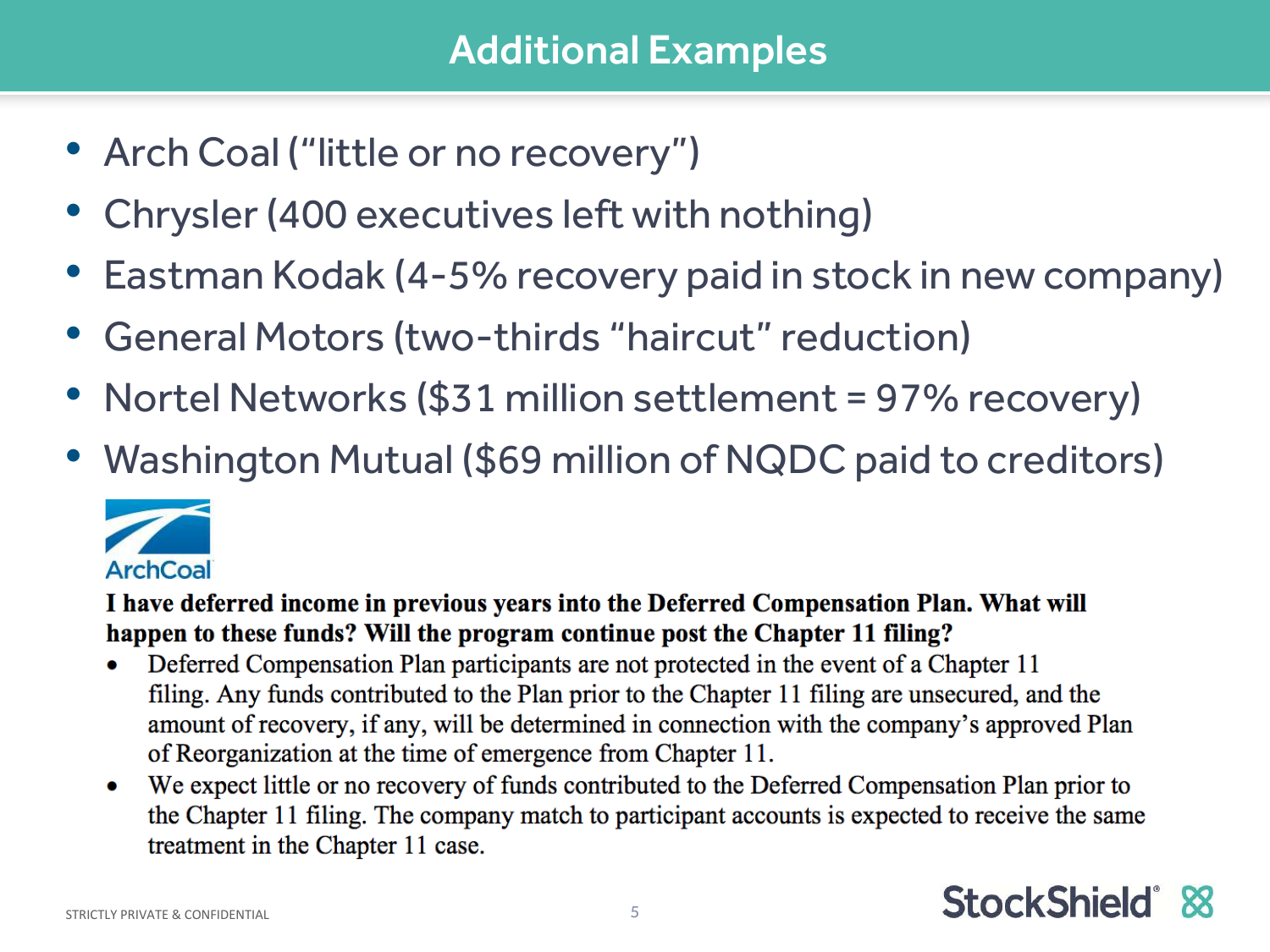### Mechanics of a Deferred Comp Protection Trust

### 20 Holders of Large NQDC Balances



STRICTLY PRIVATE & CONFIDENTIAL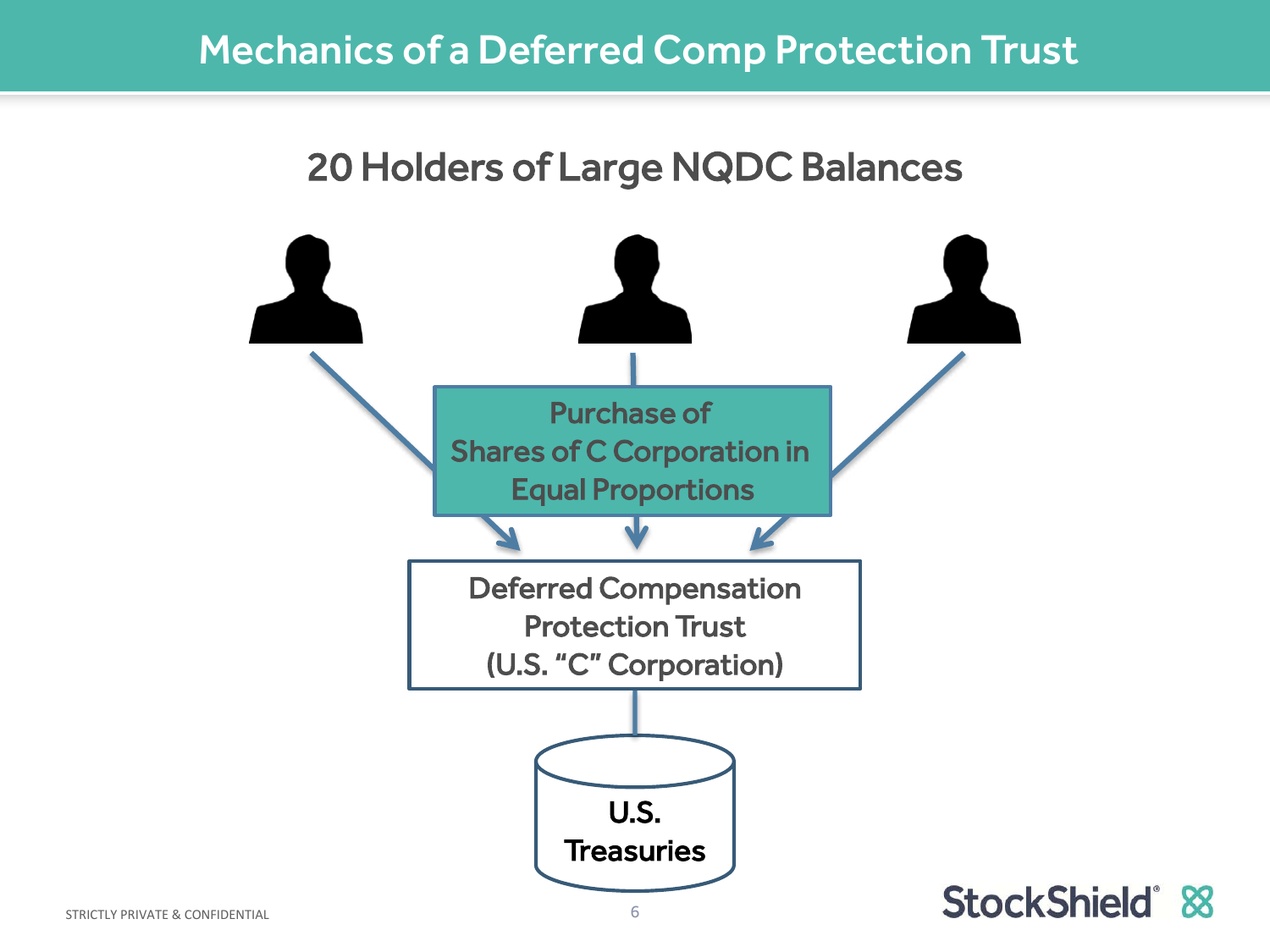- Each of 20 investors has an NQDC account balance of at least \$1 million (each NQDC plan sponsored by a different company in a different industry)
- For 5 years, each of the 20 contributes \$10K per year in the Deferred Compensation Protection Trust(DCPT)
- The DCPT has a fixed life of 5 years and buys 5-Year Treasury securities with the capital contributions
- At the end of the 5-year period, the DCPT provides a payout based on the number of bankruptcies of NQDC sponsors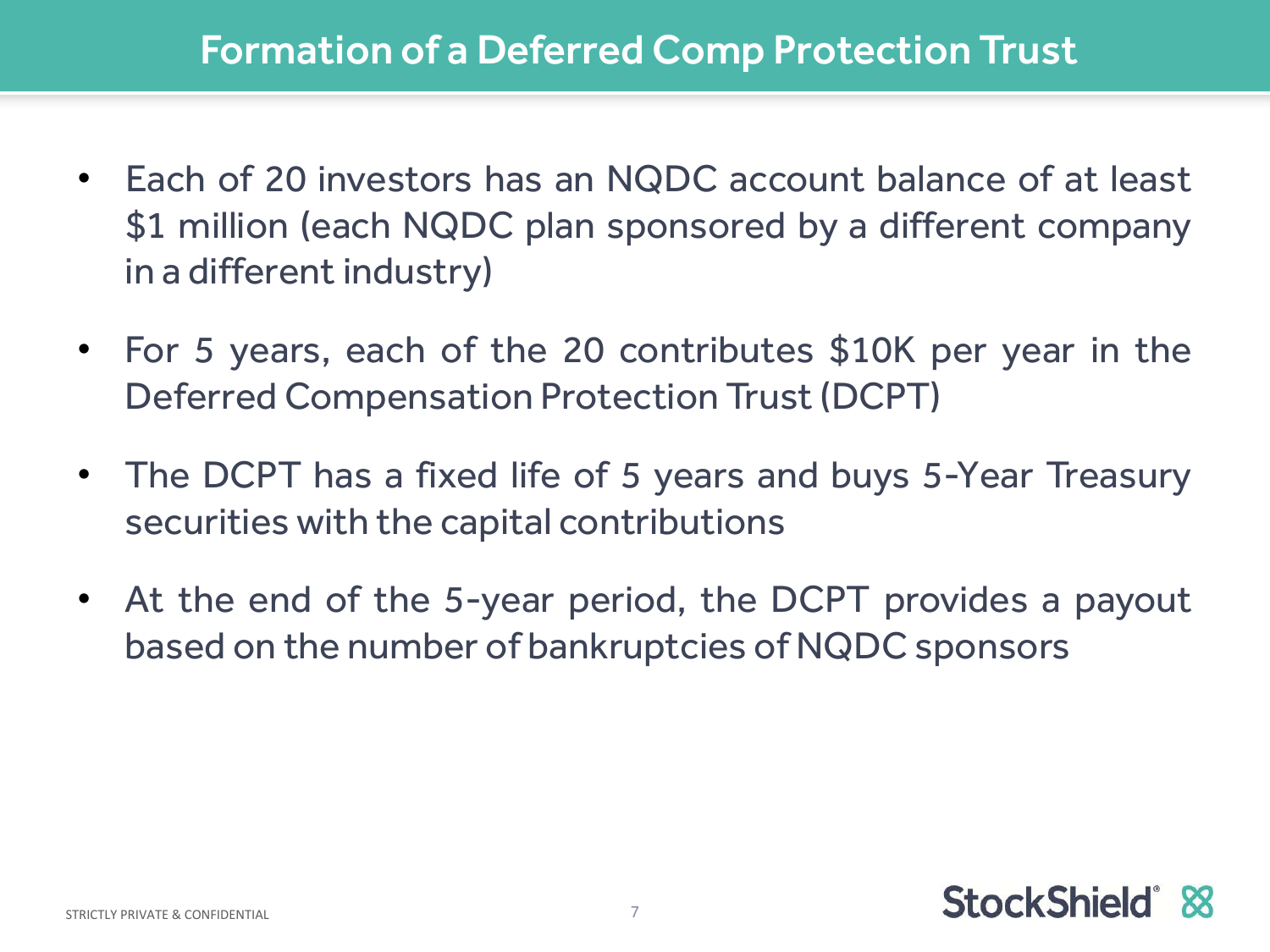### Calculating the Cost of Protecting NQDC

### Example Payouts (Assuming 5-Year Term & \$10K/per year)

Zero Bankruptcies \$50K Invested (X 20 Participants = \$1,000,000 Aggregate) \$50K Returned (X 20 Participants) Zero Cost

One Bankruptcy \$50K Invested (X 20 Participants = \$1,000,000 Aggregate) \$1,000,000 Paid to One Participant in Bankrupt NQDC Plan \$0 Refunded to 19 Participants in Non-Bankrupt Plans  $Cost \approx 1\%$  Per Year

Two Bankruptcies \$50K Invested (X 20 Participants = \$1,000,000 Aggregate) \$500,000 Paid to Two Participants in Bankrupt NQDC Plans \$0 Refunded to 18 Participants in Non-Bankrupt Plans  $Cost \approx 1\%$  Per Year